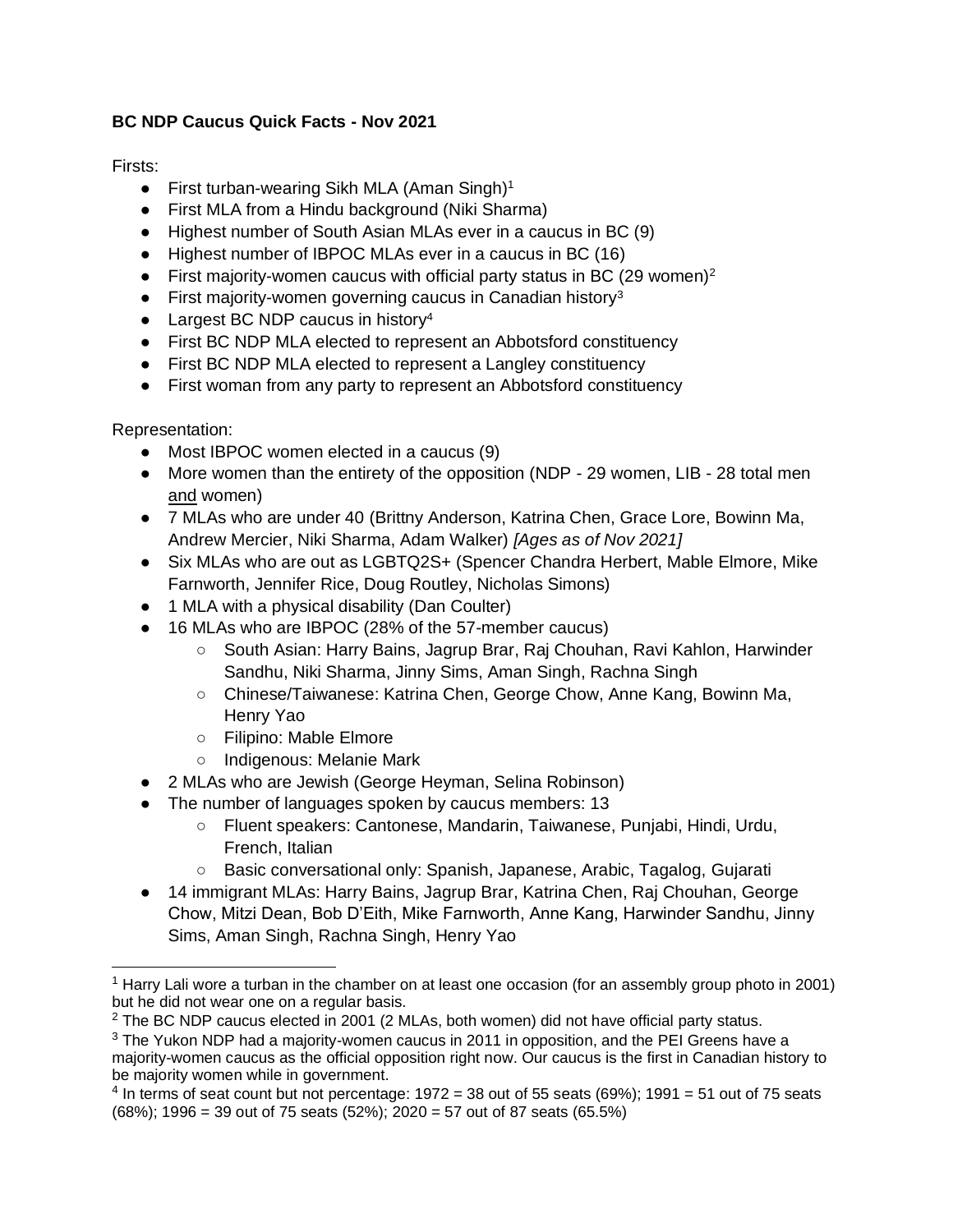**Professions** 

- 1 biologist (Josie Osborne)
- 1 professional firefighter (Mike Starchuk)
- 1 millworker (Dan Coulter)
- 1 active Navy Reservist (Susie Chant)
- 1 cop / RCMP Inspector (Garry Begg)
- 1 Canadian Olympian (Ravi Kahlon)
- 1 basketball player for the Indian National team (Jagrup Brar)
- 2 nurses (Susie Chant, Harwinder Sandhu)
- 2 professional musicians (Bob D'Eith, Nicholas Simons)
- 3 from tech sector (Brenda Bailey, Rick Glumac, Adam Walker)
- 3 teachers (Pam Alexis, Anne Kang, Jinny Sims)
- 4 engineers (George Chow [mechanical], Katrine Conroy [power], Rick Glumac [computer], Bowinn Ma [civil])
- 5 farmers (Katrine Conroy, Megan Dykeman, Lana Popham, Roly Russell, Adam Walker)
- 6 lawyers (Bob D'Eith, David Eby, Bruce Ralston, Murray Rankin, Niki Sharma, Aman Singh)
- 7 from the environmental (ENGO) movement<sup>5</sup> (Fin Donnelly, George Heyman, Ronna-Rae Leonard, Sheila Malcolmson, Josie Osborne, Jennifer Rice, Niki Sharma)
- 8 university and college instructors (Brenda Bailey, Katrine Conroy, David Eby, George Heyman, Grace Lore, Murray Rankin, Selina Robinson, Nicholas Simons)
- 9 from the social and community services sector<sup>6</sup> (Brenda Bailey, Katrine Conroy, Mitzi Dean, Melanie Mark, Kelli Paddon, Selina Robinson, Nicholas Simons, Rachna Singh, Henry Yao)
- 10 labour leaders, activists or union staff (Harry Bains, Raj Chouhan, Dan Coulter, Mable Elmore, George Heyman, Andrew Mercier, Janet Routledge, Harwinder Sandhu, Jinny Sims, Jennifer Whiteside)
- 17 business owners/operators<sup>7</sup>
	- Pam Alexis (founded Alexis Event Management [AEM])
	- Brittny Anderson (co-founder and co-owner of a cannabis consultation firm)
	- Brenda Bailey (co-founded 2 software studios)
	- Kat Conroy (owns a cattle farm)
	- Nathan Cullen (founded consulting firm)
	- Bob D'Eith (consultant and lawyer)
	- Megan Dykeman (owns Freedom Fields Farm and is the managing director of Strategics Canada consultancy)
	- Sheila Malcolmson (tourism management company)
	- Lana Popham (co-founded and operated Barking Dog Vineyard)

<sup>&</sup>lt;sup>5</sup> This includes those who were staff or leaders of organizations, does not include volunteering or sitting on boards.

<sup>&</sup>lt;sup>6</sup> This includes those who were staff or leaders of organizations, does not include volunteering or sitting on boards.

 $7$  Some of these businesses may no longer be active, and some are sole proprietorships.